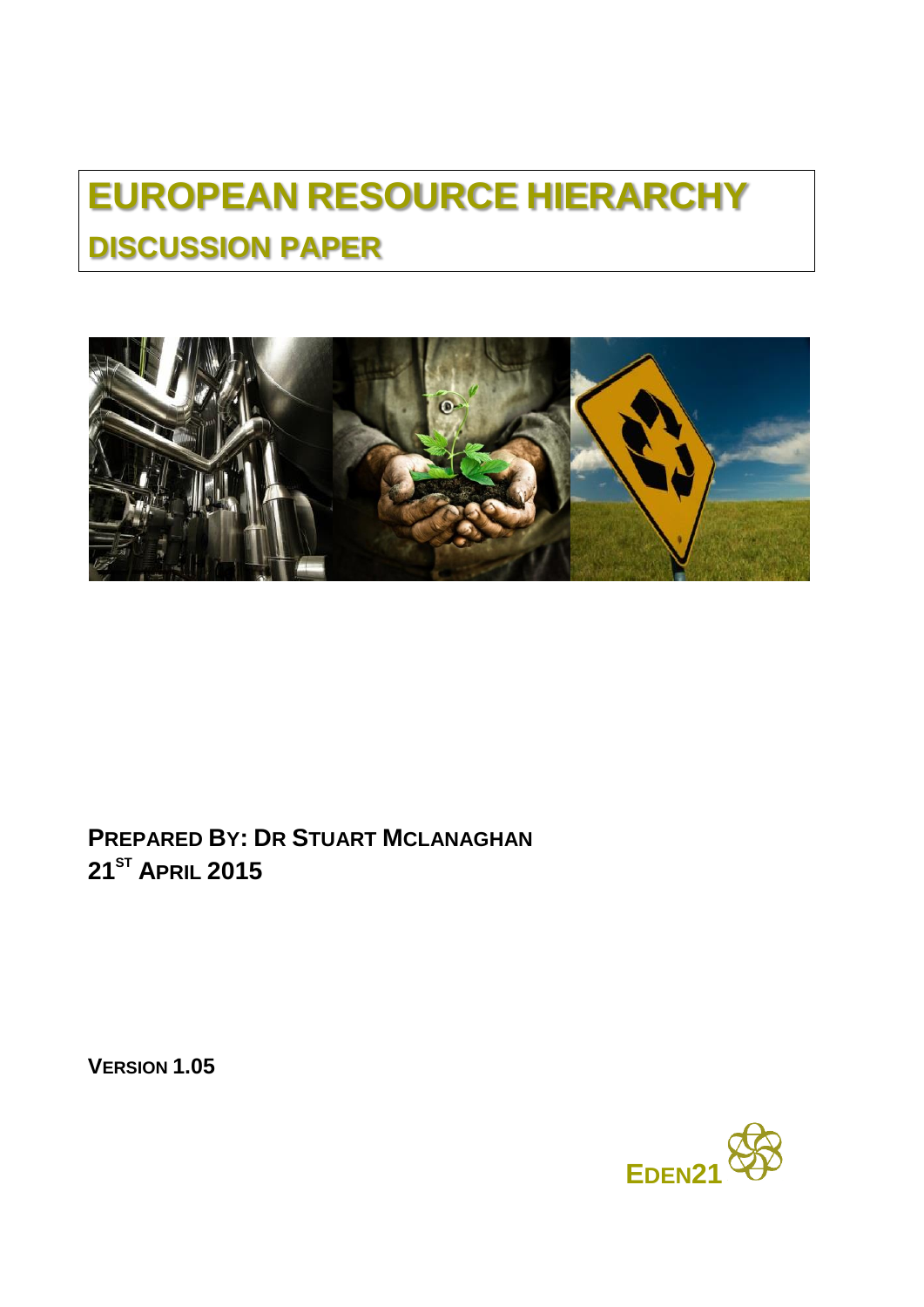## **EUROPEAN RESOURCE HIERARCHY**

**THIS DISCUSSION PAPER INTRODUCES THE NEW IDEA FOR A** *EUROPEAN RESOURCE HIERARCHY* **TO: PROVIDE A WHOLE-LIFE FRAMEWORK FOR THE STEWARDSHIP OF NATIONAL/GLOBAL NATURAL CAPITAL THROUGHOUT THE PRODUCTIVE ECONOMY ■ ADDRESS MARKET FAILURES ASSOCIATED WITH RESOURCE USE OVER THE ENTIRE SUPPLY CHAIN ■ CONTRIBUTE TO THE ESTABLISHMENT OF A VIBRANT CIRCULAR ECONOMY AND PROGRESS TOWARDS SUSTAINABLE RESOURCE MANAGEMENT.**

#### **BACKGROUND**

1. The Stern Review concluded climate change represented: *"the greatest market failure the world has ever seen";* waste perhaps represents the second. Since the Industrial Revolution, most economic activity has followed linear patterns of production and consumption, traditionally supported by cheap and plentiful virgin resources (e.g. coal and minerals etc.), reinforcing the 'take-make-consumedispose' model.

#### **A PROBLEM OF FOCUS**

- 2. Since its origins (early '70s), European environmental legislation importantly centred on the control of waste to protect human health and avoid environmental pollution. The European 'waste hierarchy' ranks waste management options according to what is best for the environment, where highest priority is given to waste prevention followed in descending order by: re-use, recycling, recovery, and finally disposal (e.g. landfill). However, whilst subsequent EU-Environmental Action Programmes have brought more policy prominence to sustainable production and consumption, many of the underlying policy principles remain waste-centric.
- 3. Strengthening waste legislation to achieve greater progress towards sustainable resource management has become increasingly misaligned. Indeed, it is highly questionable whether this can be delivered through the current waste hierarchy, where policy interventions adhere to a rather dogmatic focus on ever higher end-oflife recycling targets, but where these exert little influence on the upstream supply chain. Neither can the necessary systemic change be left to market forces (e.g. recent claims that users of recycled plastic are switching back to virgin polymers, as the former's value falls due to low oil prices.)

#### **A EUROPEAN RESOURCE HIERARCHY: FIT FOR THE CIRCULAR ECONOMY AGE**

4. This discussion paper introduces the new idea for a *European Resource Hierarchy<sup>1</sup>* , based upon a whole-life framework for the stewardship of national/global natural capital use throughout the productive economy. This would bring a fundamental policy shift, to embed resource circularity within the productive economy (see page 3 for hierarchy diagram, table of terms used and wider supporting text). In the circular economy, extracted resources would be beneficially retained within the productive economy, preferably indefinitely, where economic growth is 'decoupled' from the rate of natural resource consumption. It is envisaged that through transitional arrangements, an EU-Resource Hierarchy could supersede the EU-waste hierarchy.



 $\overline{\phantom{a}}$ 1 [http://www.eden21.co.uk/images/EUROPEAN\\_RESOURCE\\_HIERARCHY.pdf](http://www.eden21.co.uk/images/EUROPEAN_RESOURCE_HIERARCHY.pdf)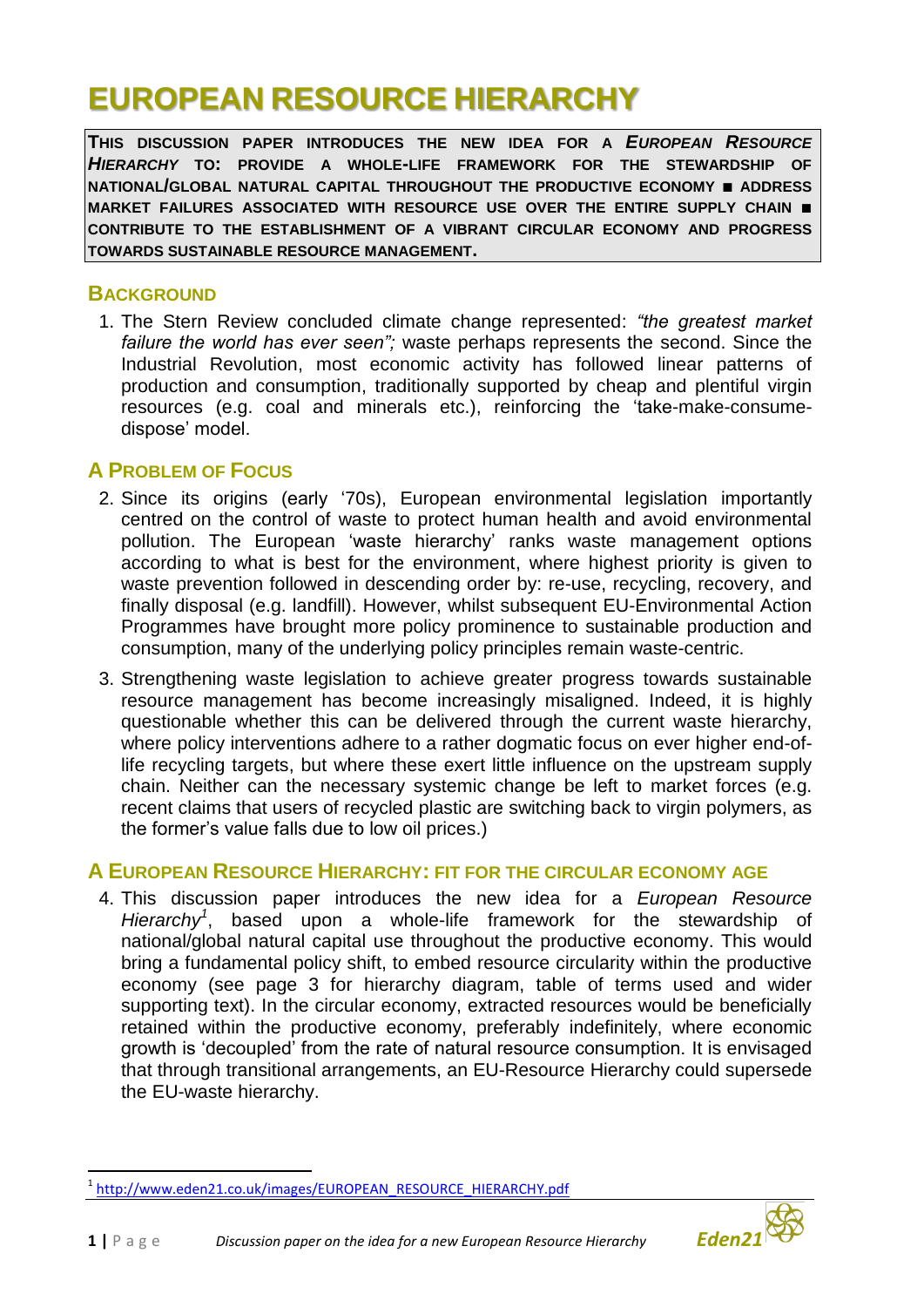- 5. Our ability to measure finite resource flows across national/European/international boundaries and through major economies is improving. Natural capital depletion and the degree of non-circularity within the productive economy are also better understood, as is our capacity to measure and mitigate associated releases into the biosphere, within environmental limits. Adherence to the EU-Resource Hierarchy would necessitate a holistic and systemic shift, enabling legislative, regulatory, voluntary and fiscal interventions to be aligned to:
	- I. Resource targets which address natural capital depletion in the productive economy and progress towards (national) sustainable resource management.
	- II. Measuring Member States' progress via annual environmental accounts, which in turn inform subsequent amendment to resource targets.
	- III. Urgently address supply chain blockages associated with resource use within the productive economy and throughout their entire life-cycle.
	- IV. Incentivise the entire supply chain towards closed-loop manufacture, in the transition towards a vibrant circular economy.

#### **EUROPEAN COMMISSION SUBMISSION**

- 6. Functionality is central both to the European Commission's circular economy package (promised later this year) and its longer-term vision for 2050, as laid out in the 7th Environmental Action Plan. This concerns living within the planet's ecological limits, where prosperity and a healthy environment stem from an innovative circular economy.
- 7. The UN Environment Programme projects global demand for raw resources could treble by 2050. Even under their moderate contraction and convergence scenario, with significant decoupling of virgin resource consumption, extraction would still be 40% higher compared to 2000 levels. Concurrently, other priorities will need to be met including: climate change adaptation, enhancing biodiversity and protecting our last remaining wild places.
- 8. In summary, this proposed is intended to initiate discussion and stimulate lively debate on the role for a European Resource Hierarchy, both in delivering a vibrant circular economy and sustainable resource management. As such, its use could potentially underpin a fundamental shift in European policy thinking.
- 9. On 21st April 2015, the idea for a new European Resource Hierarchy was submitted to European Commissioner Karmenu Vella for consideration by DG-Environment, Maritime Affairs and Fisheries.

#### **ABOUT THE AUTHOR**

**10.** This discussion paper has been developed by Dr Stuart McLanaghan, a Resource Management Professional and member of British Standards Committee *ES/10/1 Sustainable Resource Management*. He has advised the UK Prime Minister's Strategy Unit, Cabinet Office on new and emerging technologies to deliver the EU-Landfill Directive and played a formative role in Defra's New Technologies Demonstrator Programme. Dr McLanaghan has a PhD in environmental management from Imperial College, London and is a Chartered Waste Manager. In October 2011, he became a BBC *CountryFile* Food Hero for his ethical wild food interests.

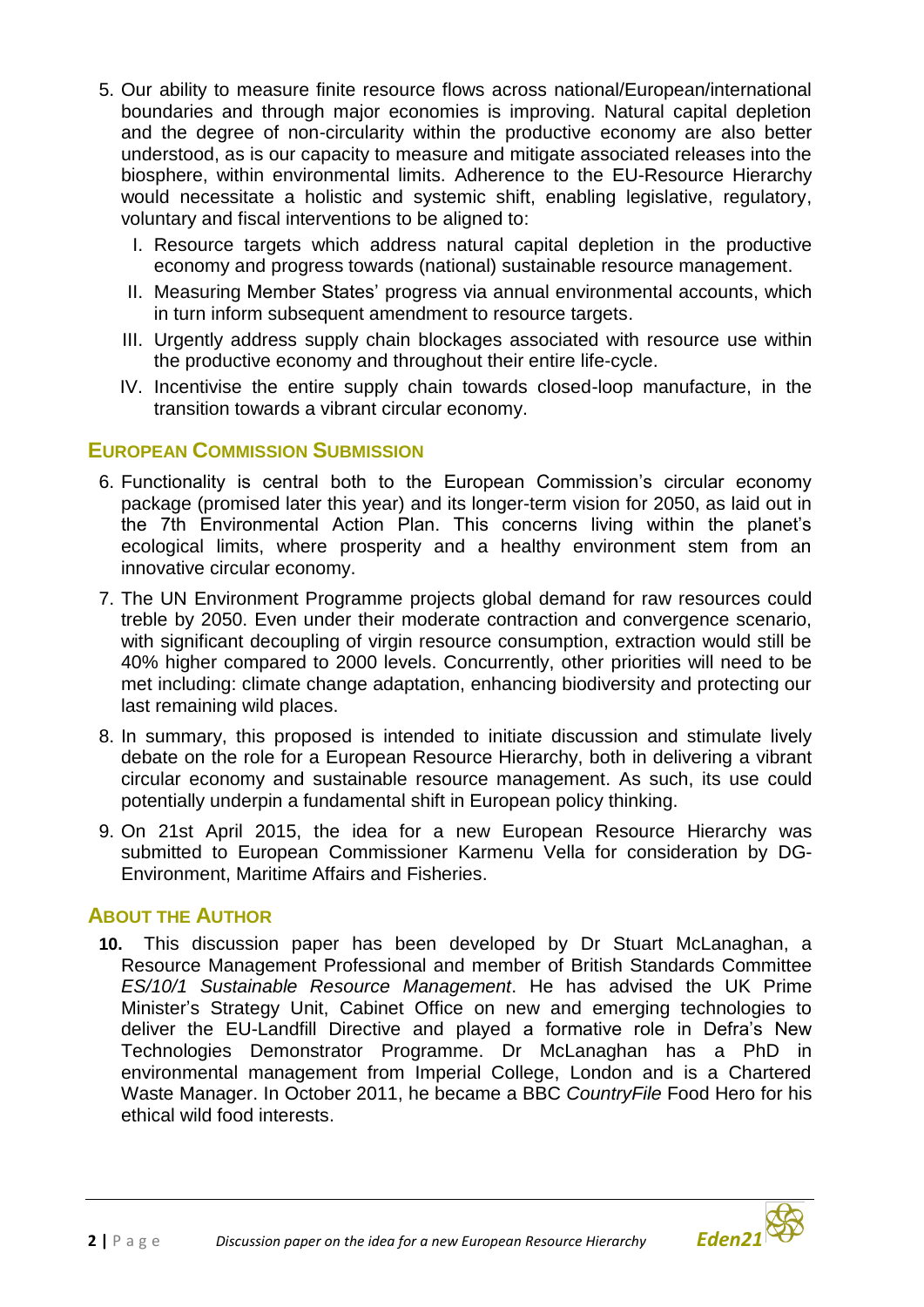## **DIAGRAM: EUROPEAN RESOURCE HIERARCHY**



### **TABLE OF TERMS**

| <b>RESOURCE HIERARCHY TIER</b> | <b>DESCRIPTION</b>                                                                                                                                                                                                                                                                                                       |
|--------------------------------|--------------------------------------------------------------------------------------------------------------------------------------------------------------------------------------------------------------------------------------------------------------------------------------------------------------------------|
| <b>UNEXTRACTED</b>             | Virgin resources in the biosphere; unextracted natural capital<br>reserves (e.g. minerals and ores) whether proven, or otherwise.                                                                                                                                                                                        |
| $\star$<br><b>CONVERSION</b>   | Conversion of extracted resources into products and services<br>(e.g. via manufacture.)                                                                                                                                                                                                                                  |
| RE(PAIR+FURBISH+MANUFACTURE)   | Products that undergo repair, refurbishment or remanufacture,<br>resulting in their retained use within the productive economy.                                                                                                                                                                                          |
| <b>RECYCLECLOSED</b>           | Closed-loop recycling within the original manufacturing facility or<br>sector, for the same or similar purpose.                                                                                                                                                                                                          |
| <b>RECYCLE CASCADE</b>         | 'Cascade recycling' or 'down-cycling': resources recycled after<br>product 'end-of-life' in different value streams. As resources<br>descend the cascade their value declines (entropy increases.)                                                                                                                       |
| <b>RECOVERY</b>                | Nutrient leakage into the biosphere is minimised by restricting<br>energy recovery to resources from which all further cascade<br>recycling has been exhausted. The arrow to cascade recycling<br>from recovery represents any subsequent resource use in<br>manufacture (e.g. inert ash used for secondary aggregates.) |
| <b>LANDFILL</b>                | In the circular economy waste does not exist and resources<br>would not be landfilled, other than for subsequent storage/<br>mining. Transitionally, some landfill will be required, but only<br>when all cascade recycling opportunities have been exhausted.                                                           |

 *\* An interim 'extraction' step exists before conversion, but is not shown above*